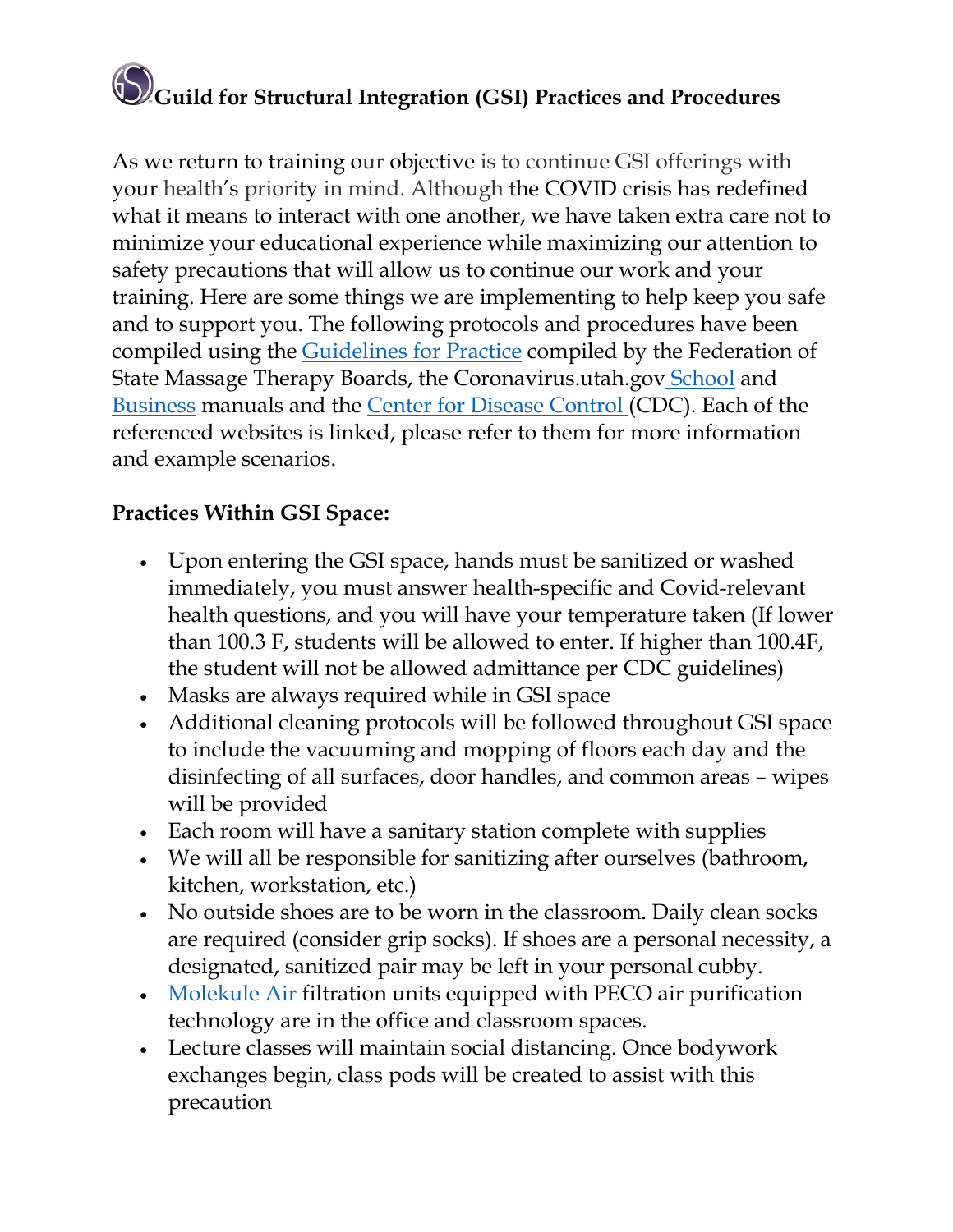- We will go outside often and as much as possible. There is an outdoor park and eating areas that we can take advantage of until the weather changes
- All food will need to be consumed outside GSI space

## **As a Practitioner:**

- Each practitioner is responsible for their model and treatment area.
- Practitioners and faculty must wear a vinyl apron that can be disinfected after each model/student interaction. Aprons will be provided. An alternative possibility will be to change clothing after each interaction
- The model will text the student when they arrive. Practitioner will meet models outside to ask them health questions and to take their temperature. Models will be allowed to enter GSI space if they answer the health questions as required and their temperature is lower than 100.3 F, per CDC guidelines
- Practitioner will then instruct model to wash/sanitize hands and then lead them to their clinic area
- If model needs to use the restroom, practitioner will sanitize restroom after their use
- Once session is complete and model is gone, practitioner will clean and sanitize all tables and floor
- A checklist will be provided.

We will review our procedures in detail the first day of class.